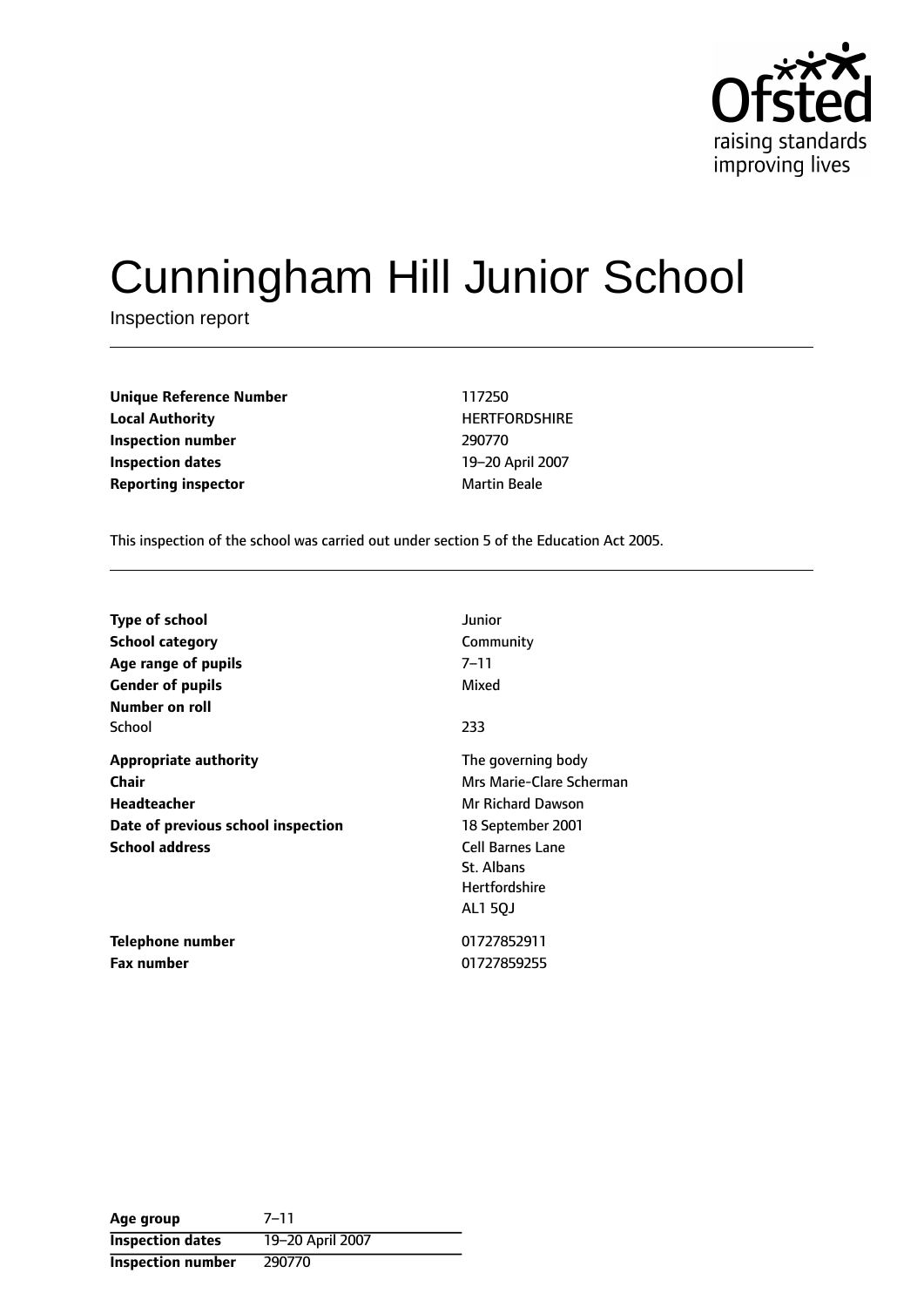.

© Crown copyright 2007

#### Website: www.ofsted.gov.uk

This document may be reproduced in whole or in part for non-commercial educational purposes, provided that the information quoted is reproduced without adaptation and the source and date of publication are stated.

Further copies of this report are obtainable from the school. Under the Education Act 2005, the school must provide a copy of this report free of charge to certain categories of people. A charge not exceeding the full cost of reproduction may be made for any other copies supplied.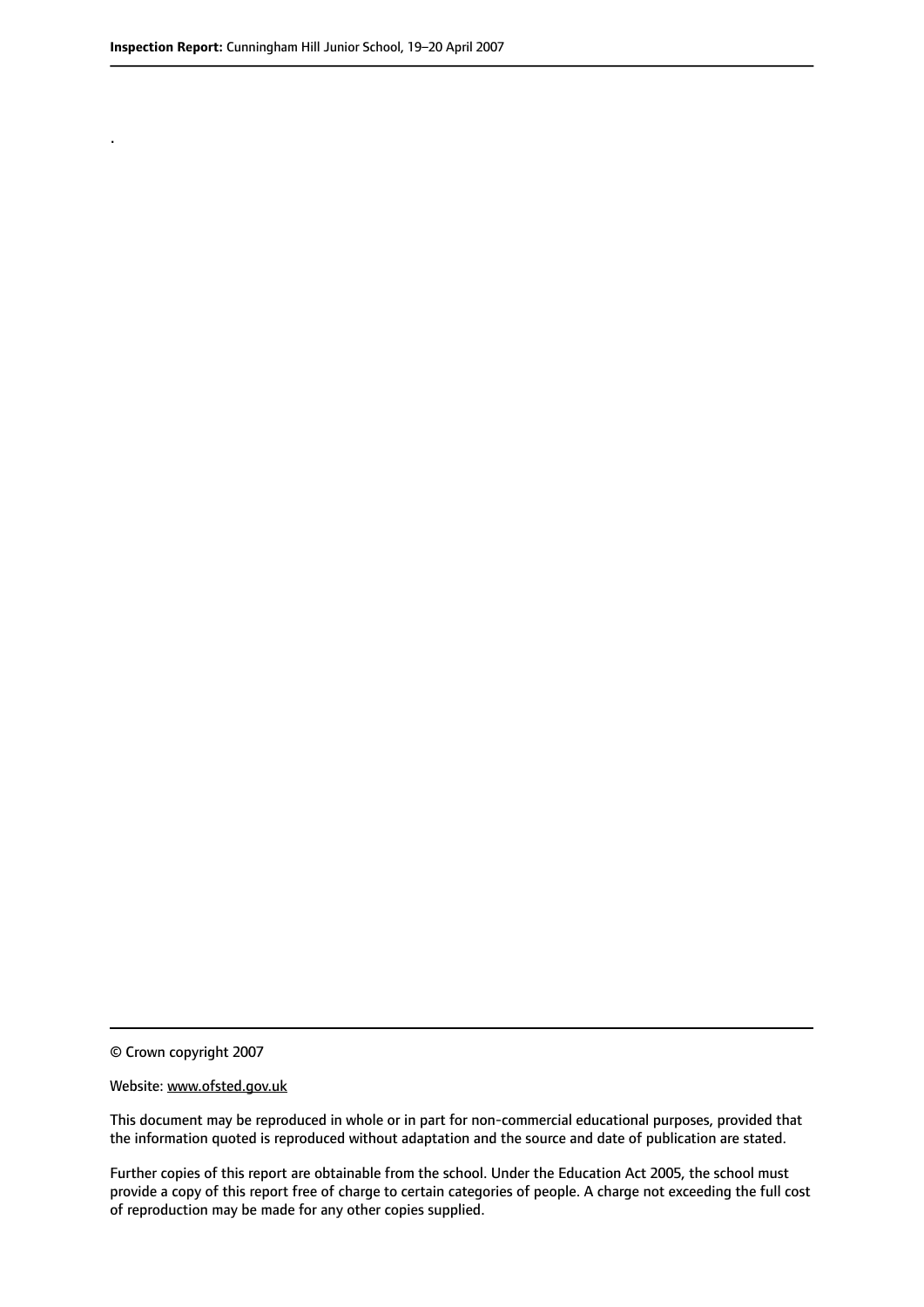# **Introduction**

The inspection was carried out by two Additional Inspectors.

### **Description of the school**

This is an average sized junior school where free school meal entitlement is close to the national average. A quarter of the pupils are from minority ethnic backgrounds. The proportion of pupils learning English as an additional language is above average but very few are at an early stage. The proportion of pupils with learning difficulties and disabilities is similar to other junior schools and a few pupils have statements of special educational needs. Attainment on entry varies and has been above average in recent years.

#### **Key for inspection grades**

| Outstanding  |
|--------------|
| Good         |
| Satisfactory |
| Inadequate   |
|              |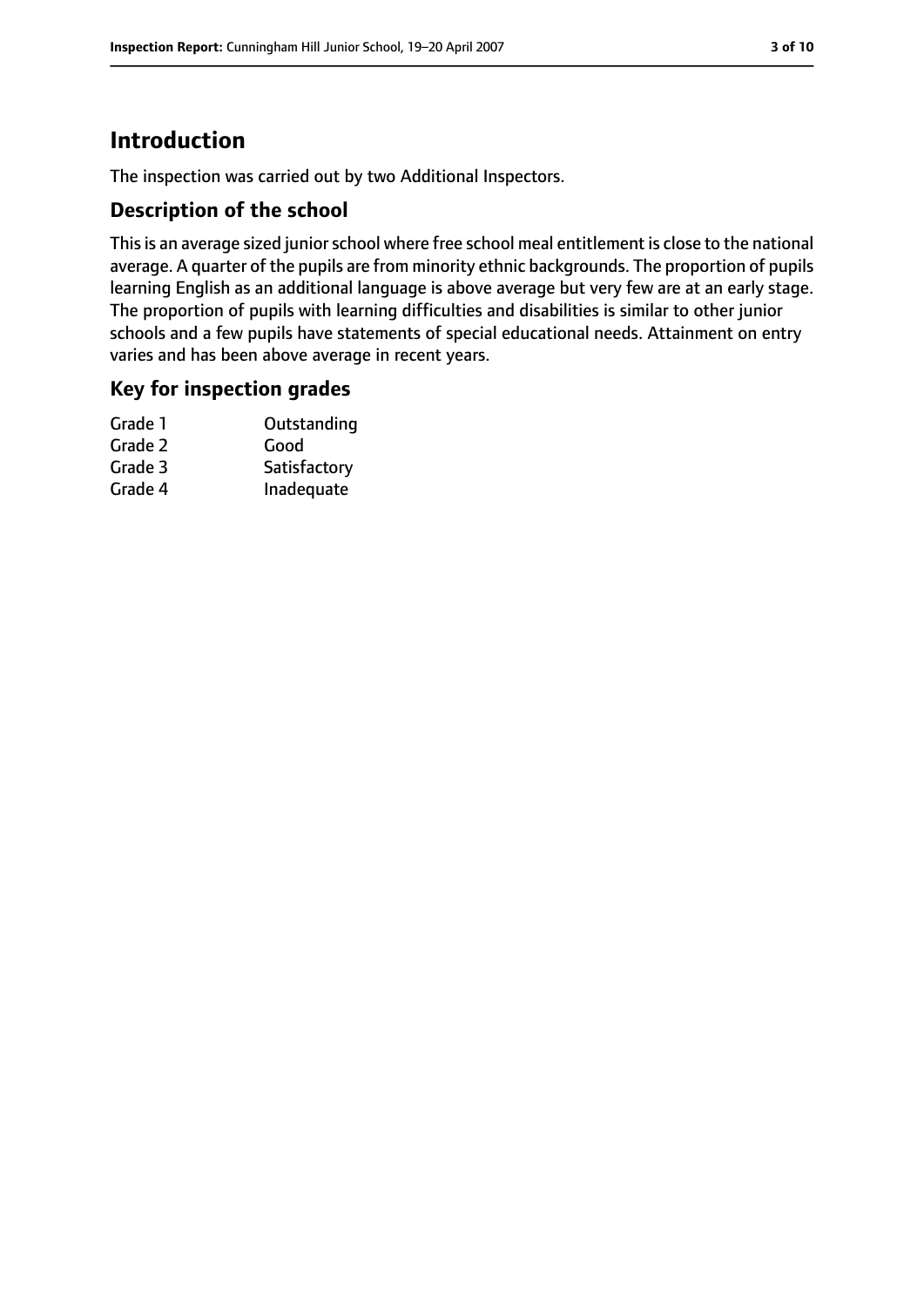# **Overall effectiveness of the school**

#### **Grade: 2**

The inspection supports the view of staff and governors that this is a good school that provides good value for money. It has some outstanding features, particularly in the pupils' personal development. Pupils are very happy in the school. They speak with much pride of the many areas of school life that they enjoy. Their very positive attitudes to learning and strong relationships help to make this a harmonious place in which to learn and develop. Parents are very supportive of the school and speak highly of all that staff and governors are doing for their children.

Achievement has improved over the last few years and is now good. Targets are challenging and are generally met. Pupils make good progress during their time at the school and standards are significantly above average in most areas by the time they leave at the end of Year 6. Pupils in Year 3 make slower progress than other years in English and mathematics, when compared to their Key Stage 1 results. The school has started to strengthening links with the infant school, although these are at an early stage of development and have scope to be extended further.

Teaching and learning are good and are a major factor in the pupils' progress. Pupils say they look forward to school because as one put it, 'lessons are fun and we have a chance to try things out for ourselves.' The individual learning needs of pupils are carefully identified and effective programmes introduced to support their academic and personal achievement. As a result, pupils with learning difficulties and those who speak English as an additional language make good progress. A variety of much valued activities has been introduced in conjunction with other schools to enhance the experiences of gifted and talented pupils. However, teachers do not always consistently extend and challenge the thinking of these pupils throughout all lessons.

The good curriculum and the school's effective care, support and guidance promote the pupils' personal development well. Pupils feel very safe and free from any forms of harassment. They say there is always someone to turn to if they have a problem. Their personal development and well-being are outstanding. The pupils participate enthusiastically and in large numbers in the wide range of interesting activities provided during and beyond the school day. They show great care for each other and enjoy working together in groups. Attendance levels are very high. The pupils' academic standards, enjoyment in their learning and their teamwork skills mean that they are prepared exceptionally well for the next stage of their education.

The school has moved forward because of good leadership and management from an experienced headteacher, a committed staff team and a well organised governing body. They have an accurate view of the school and use this to identify priorities for improvement. The school has tackled the shortcomings identified at the last inspection and has developed in many other areas. For example, pupils now benefit considerably from teaching in science that focuses on learning through enquiry and investigation. The leadership role of other staff has developed considerably in recent years and they now play a greater part in securing high standards in their subjects. These features place the school in a good position to secure further improvements and meet its future challenges.

#### **What the school should do to improve further**

• Strengthen links further with the infant school to ensure as smooth a transfer as possible for pupils.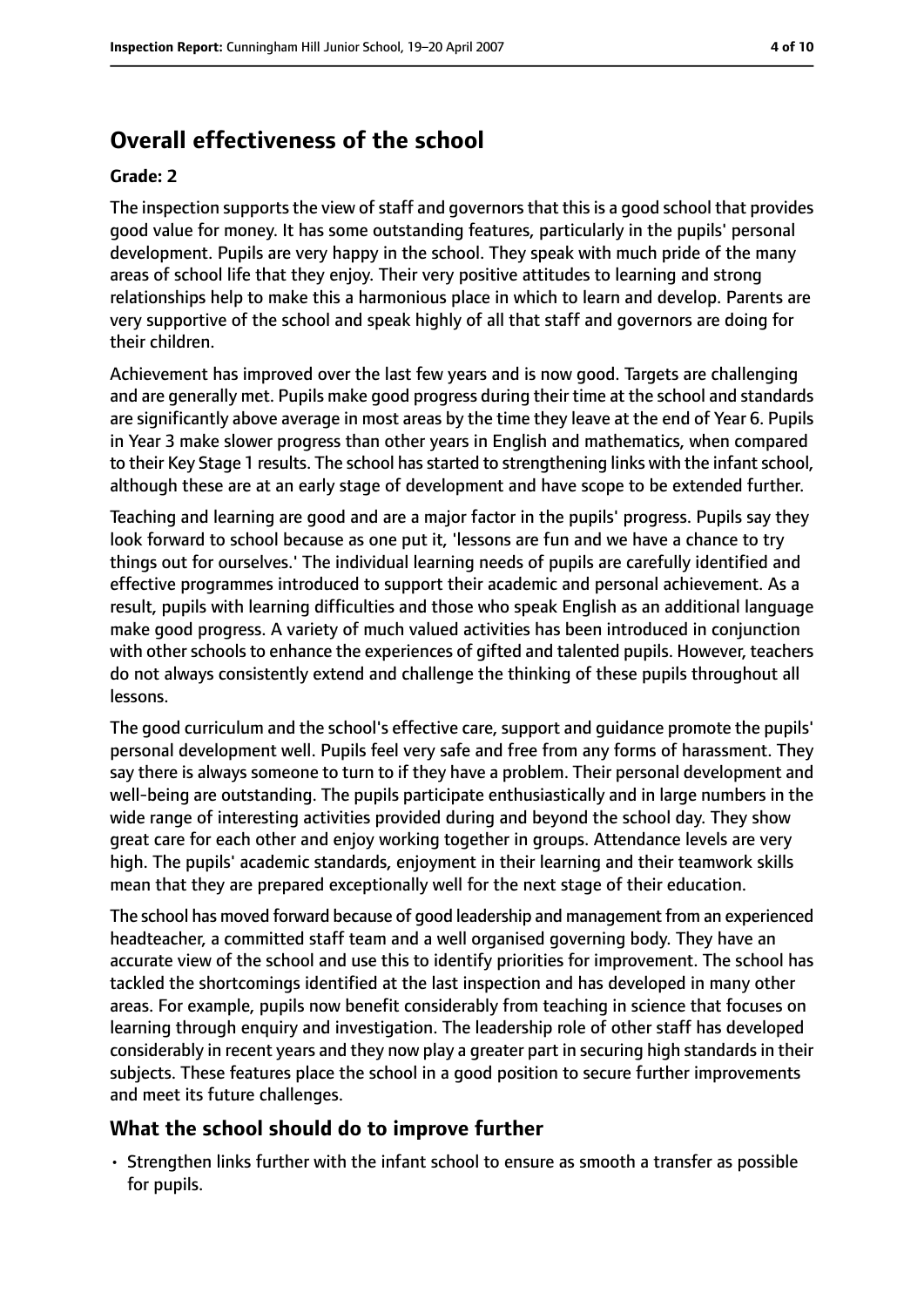• Build on the additional programmes provided for pupils identified as gifted and talented by challenging and extending their learning more consistently in lessons.

## **Achievement and standards**

#### **Grade: 2**

There is no significant difference in the achievement of boys and girls or pupils of different ethnic backgrounds. Pupils who left Year 6 in 2006 made much better progress in mathematics and science than in English. Progress for these pupils was outstanding in science and good in mathematics. Test results rose sharply and were very high in both subjects. Progress was slower in English, largely because of shortcomings in aspects of writing. Test results in English were close to the national average, although the results in reading were well above average. Writing results were lower, and a significant number of pupils very narrowly missed reaching the nationally expected Level 4. In response, a programme wasimplemented immediately to improve writing throughout the school. This is having an impact: pupils are now making more secure progress and standards of writing are improving.

## **Personal development and well-being**

#### **Grade: 1**

Pupils involve themselves enthusiastically in lessons and the school's wide range of enrichment activities. They attend very regularly and are punctual to school. The pupils' spiritual, moral, social and cultural development is good. They respect the cultures and traditions of others and reflect on their own performance and how they might do better. Behaviour is good in lessons and around the school. Pupils take their many responsibilities very seriously whether helping at lunchtime in the school office or being 'class buddies'. They fully understand what is needed to adopt a healthy lifestyle and make very sensible choices about food, drink and exercise. They appreciate the very significant voice they have in school developments such as the purchasing of interactive whiteboards, and are keen to investigate how school dinners could be improved further.

# **Quality of provision**

## **Teaching and learning**

#### **Grade: 2**

Some teaching is outstanding significantly enhancing the pupils' learning, although this is not evident in all classrooms. Teachers use many strategies and probing questioning to keep learning lively. Activities and methods are generally matched well to pupils' needs. However, teachers do not always extend pupils' thinking in all lessons. Pupils learn especially well when they discuss ideas with each other and have the chance to link their learning with everyday experiences. Interactive whiteboards are a welcome addition to classrooms, but not all teachers are using them to their full extent. Marking is thorough and pupils generally follow up their teacher's suggestions to improve their work. Teaching assistants are well briefed, carefully deployed and make a significant contribution to pupils' learning in class or in withdrawal groups.

#### **Curriculum and other activities**

#### **Grade: 2**

The school provides a good range of learning experiences to meet the needs and interests of its pupils. Weeks dedicated to a particular theme enliven learning and considerably benefit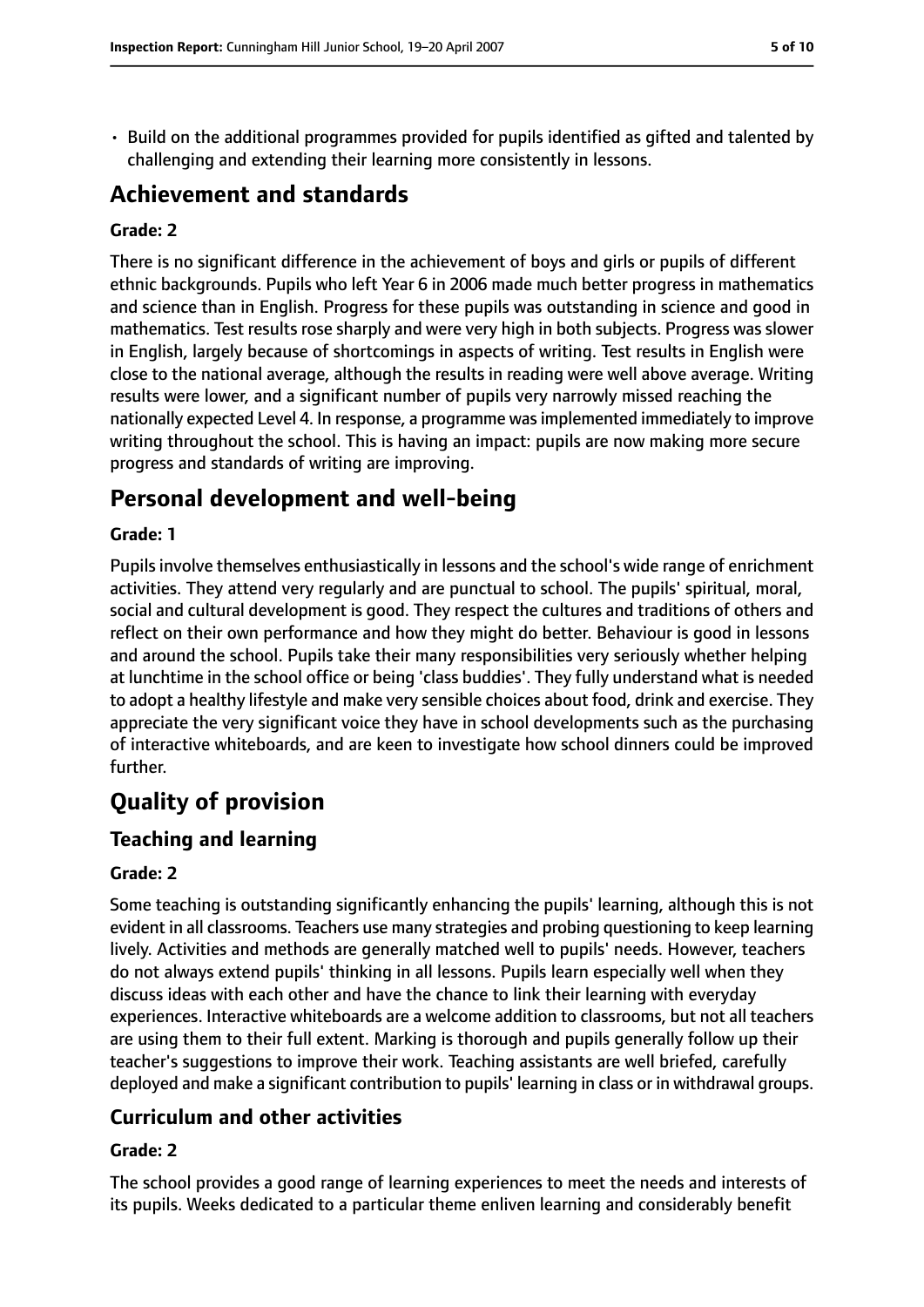pupils' achievement in many subjects. Basic skills are promoted well, although some opportunities to find more creative ways to develop the pupils' writing in more subjects are missed. The promotion of the pupils' personal development, especially their understanding of how to adopt healthy and safe lifestyles, is particularly effective and results in very mature and sensible pupils. There is an excellent range of clubs to support and extend their sporting, musical and creative interests. Well-developed links with nearby primary and secondary schools help to extend the experiences and interests of pupils with particular talents. However, the very brightest pupils are not always fully extended in their learning.

#### **Care, guidance and support**

#### **Grade: 2**

The school looks after its pupils well so that they feel at ease and can learn well and works closely with parents for the pupils' well-being. Pupils feel confident to turn to an adult should they feel worried or concerned. Procedures for first aid and medical care are good. Appropriate processes for ensuring the safeguarding of the pupils are in place. Systems to assess how well pupils are progressing academically have improved in the last year. Closer monitoring of pupil progress enables teachers to identify quickly pupils who are falling behind and find a way to help them. Pupils are very clear about what they need to do to get even better and they work diligently to reach their targets.

## **Leadership and management**

#### **Grade: 2**

The headteacher is supported well by his senior team and governors in giving the school a clear direction and tackling any identified shortcomings in provision or performance. Ensuring that all groups of pupils can achieve, whatever their background, is central to the school's activities. Senior staff and governors have a good understanding of the school's overall qualities but are not always clear enough about how pupils' are affected by action taken. The weaker writing results in 2006 have led the school to reflect on some of its practices and rigorous systems for tracking pupil progress in relation to their targets have been introduced. A full evaluation of the system and what it is showing about pupil progress has not yet been undertaken. Governors are fully involved in planning for the school's development and monitoring its progress. In securing good value for money, they have used funding skilfully to improve resources, enhance the accommodation and provide more teaching assistants, all of which are having a beneficial effect on achievement.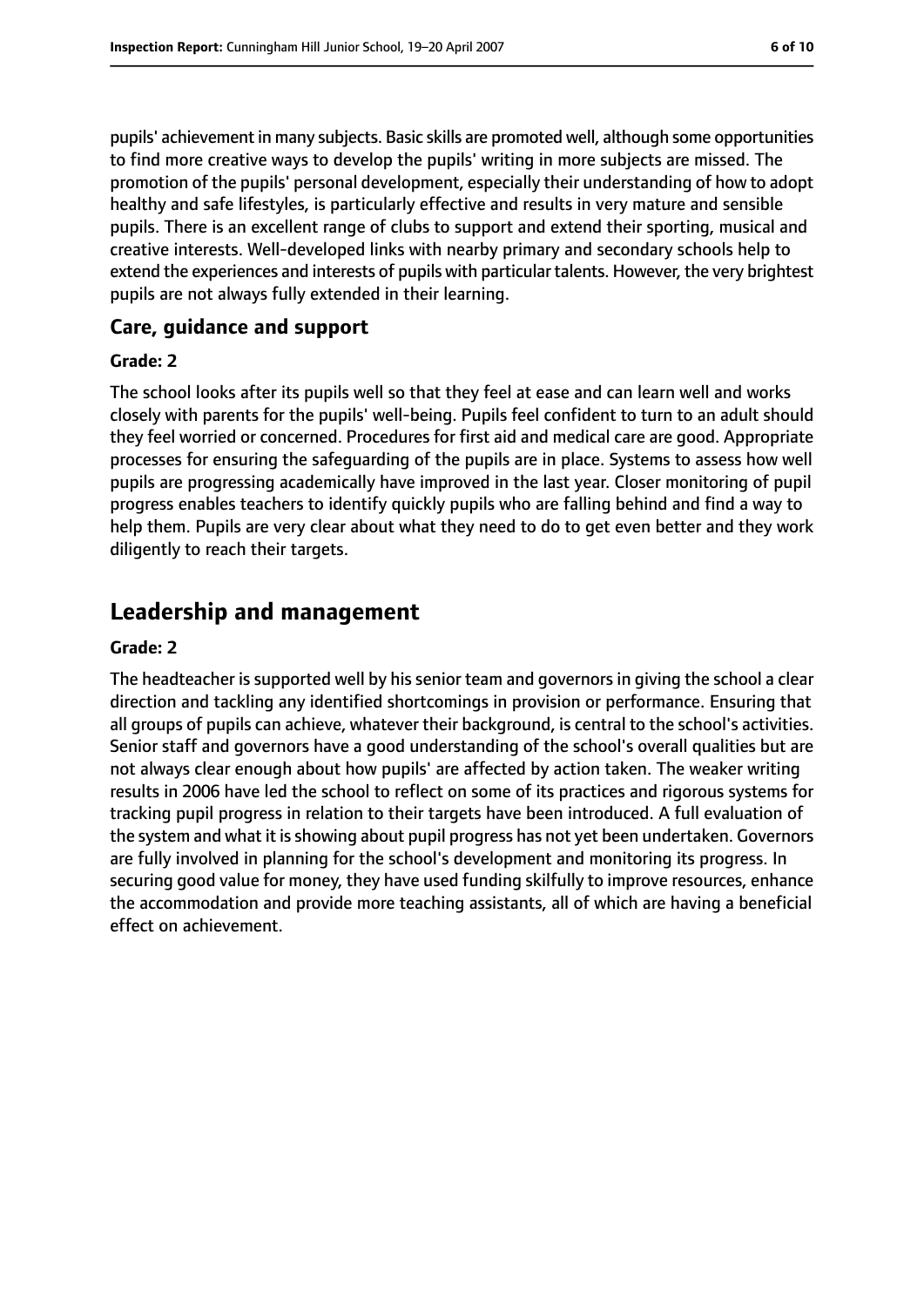**Any complaints about the inspection or the report should be made following the procedures set out in the guidance 'Complaints about school inspection', which is available from Ofsted's website: www.ofsted.gov.uk.**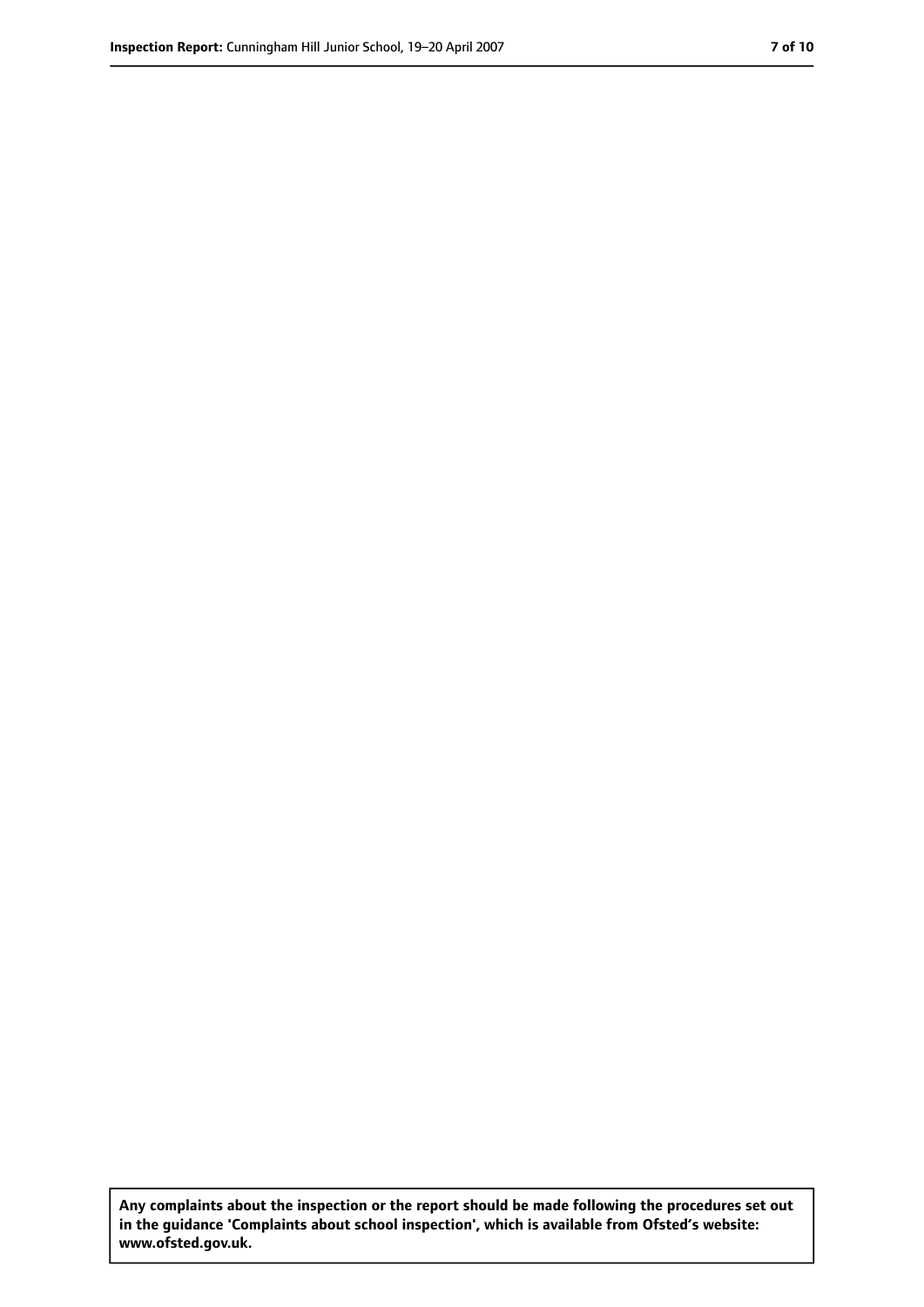#### **Annex A**

# **Inspection judgements**

| Key to judgements: grade 1 is outstanding, grade 2 good, grade 3 satisfactory, and grade 4 $\,$ | <b>School</b>  |
|-------------------------------------------------------------------------------------------------|----------------|
| inadequate                                                                                      | <b>Overall</b> |

## **Overall effectiveness**

| How effective, efficient and inclusive is the provision of education, integrated<br>care and any extended services in meeting the needs of learners? |     |
|------------------------------------------------------------------------------------------------------------------------------------------------------|-----|
| How well does the school work in partnership with others to promote learners'<br>well-being?                                                         |     |
| The effectiveness of the school's self-evaluation                                                                                                    |     |
| The capacity to make any necessary improvements                                                                                                      |     |
| Effective steps have been taken to promote improvement since the last<br>inspection                                                                  | Yes |

## **Achievement and standards**

| How well do learners achieve?                                                                               |  |
|-------------------------------------------------------------------------------------------------------------|--|
| The standards <sup>1</sup> reached by learners                                                              |  |
| How well learners make progress, taking account of any significant variations between<br>groups of learners |  |
| How well learners with learning difficulties and disabilities make progress                                 |  |

## **Personal development and well-being**

| How good is the overall personal development and well-being of the<br>learners?                                  |  |
|------------------------------------------------------------------------------------------------------------------|--|
| The extent of learners' spiritual, moral, social and cultural development                                        |  |
| The behaviour of learners                                                                                        |  |
| The attendance of learners                                                                                       |  |
| How well learners enjoy their education                                                                          |  |
| The extent to which learners adopt safe practices                                                                |  |
| The extent to which learners adopt healthy lifestyles                                                            |  |
| The extent to which learners make a positive contribution to the community                                       |  |
| How well learners develop workplace and other skills that will contribute to<br>their future economic well-being |  |

## **The quality of provision**

| How effective are teaching and learning in meeting the full range of the<br>learners' needs?          |  |
|-------------------------------------------------------------------------------------------------------|--|
| How well do the curriculum and other activities meet the range of needs<br>and interests of learners? |  |
| How well are learners cared for, quided and supported?                                                |  |

 $^1$  Grade 1 - Exceptionally and consistently high; Grade 2 - Generally above average with none significantly below average; Grade 3 - Broadly average to below average; Grade 4 - Exceptionally low.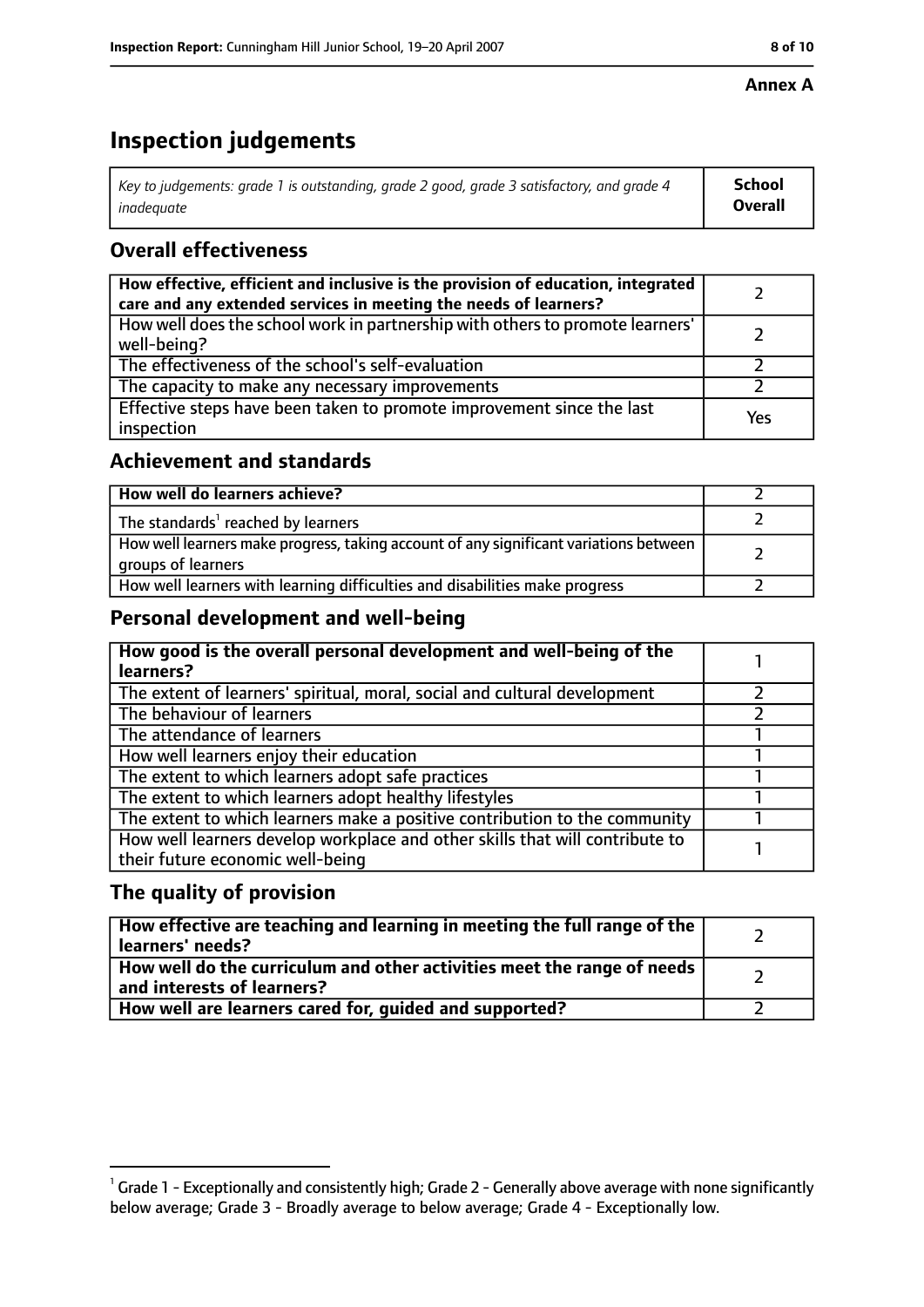# **Leadership and management**

| How effective are leadership and management in raising achievement<br>and supporting all learners?                                              |     |
|-------------------------------------------------------------------------------------------------------------------------------------------------|-----|
| How effectively leaders and managers at all levels set clear direction leading<br>to improvement and promote high quality of care and education |     |
| How effectively performance is monitored, evaluated and improved to meet<br>challenging targets                                                 |     |
| How well equality of opportunity is promoted and discrimination tackled so<br>that all learners achieve as well as they can                     |     |
| How effectively and efficiently resources, including staff, are deployed to<br>achieve value for money                                          | 2   |
| The extent to which governors and other supervisory boards discharge their<br>responsibilities                                                  | 2   |
| Do procedures for safequarding learners meet current government<br>requirements?                                                                | Yes |
| Does this school require special measures?                                                                                                      | No  |
| Does this school require a notice to improve?                                                                                                   | No  |